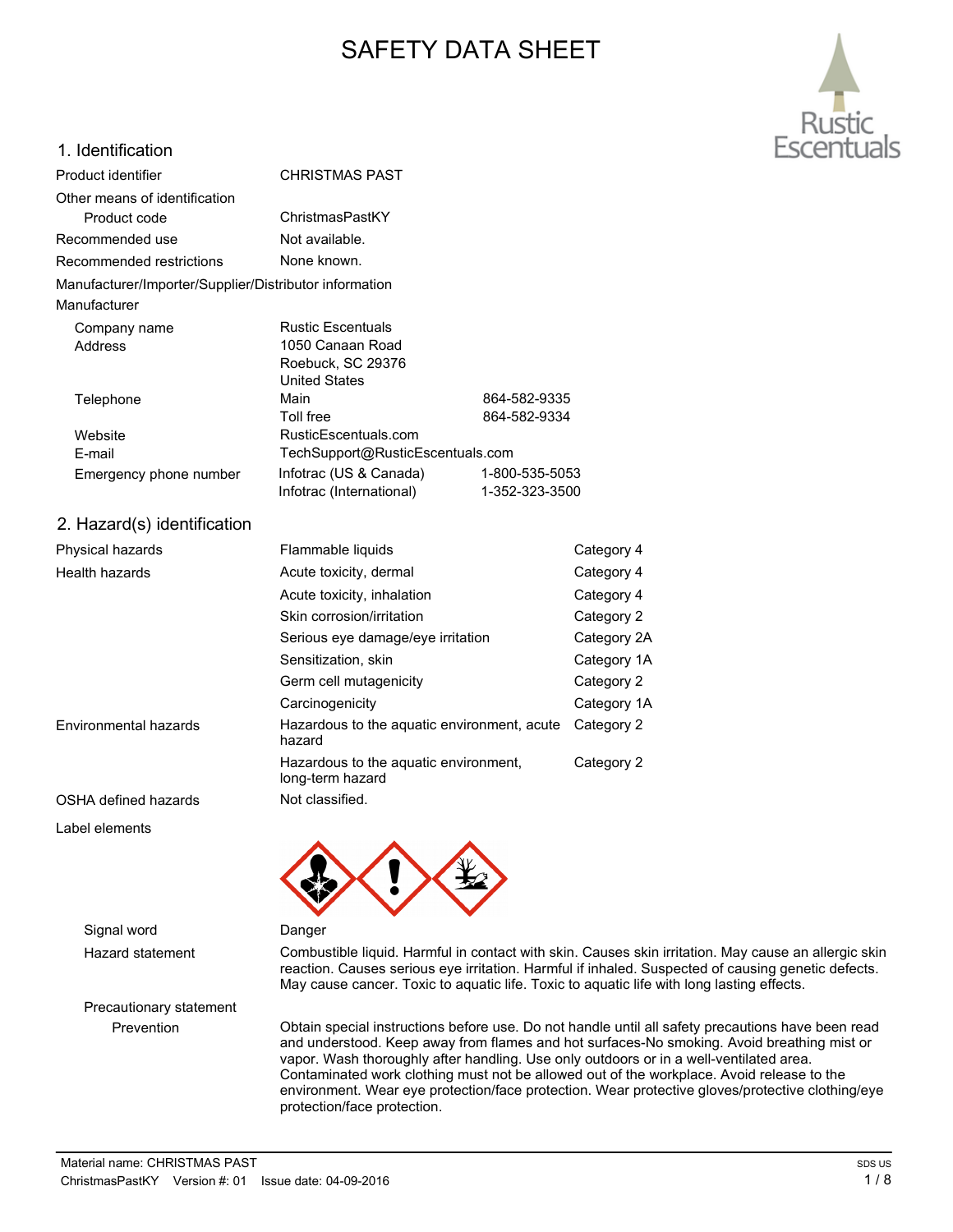| Response                                     | If on skin: Wash with plenty of water. If inhaled: Remove person to fresh air and keep comfortable<br>for breathing. If in eyes: Rinse cautiously with water for several minutes. Remove contact lenses,<br>if present and easy to do. Continue rinsing. If exposed or concerned: Get medical<br>advice/attention. Call a poison center/doctor if you feel unwell. If skin irritation or rash occurs: Get<br>medical advice/attention. If eye irritation persists: Get medical advice/attention. Take off<br>contaminated clothing and wash before reuse. In case of fire: Use appropriate media to<br>extinguish. Collect spillage. |
|----------------------------------------------|--------------------------------------------------------------------------------------------------------------------------------------------------------------------------------------------------------------------------------------------------------------------------------------------------------------------------------------------------------------------------------------------------------------------------------------------------------------------------------------------------------------------------------------------------------------------------------------------------------------------------------------|
| Storage                                      | Store in a well-ventilated place. Keep cool. Store locked up.                                                                                                                                                                                                                                                                                                                                                                                                                                                                                                                                                                        |
| Disposal                                     | Dispose of contents/container in accordance with local/regional/national/international regulations.                                                                                                                                                                                                                                                                                                                                                                                                                                                                                                                                  |
| Hazard(s) not otherwise<br>classified (HNOC) | Combustible.                                                                                                                                                                                                                                                                                                                                                                                                                                                                                                                                                                                                                         |
| Supplemental information                     | 85.31% of the mixture consists of component(s) of unknown acute dermal toxicity. 99.79% of the<br>mixture consists of component(s) of unknown acute inhalation toxicity. 45.75% of the mixture<br>consists of component(s) of unknown acute hazards to the aquatic environment. 30.16% of the<br>mixture consists of component(s) of unknown long-term hazards to the aquatic environment.                                                                                                                                                                                                                                           |

## 3. Composition/information on ingredients

| <b>Mixtures</b>                                |                |             |
|------------------------------------------------|----------------|-------------|
| Chemical name                                  | CAS number     | $\%$        |
| Distillates (petroleum), hydrotreated<br>light | 64742-47-8     | $20 - 530*$ |
| Clove leaf oil                                 | 8000-34-8      | $10 - 520*$ |
| Isobornyl acetate                              | 125-12-2       | $10 - 520*$ |
| Cinnamaldehyde                                 | 104-55-2       | $5 - 10*$   |
| Cinnamon leaf oil                              | 8015-91-6      | $5 - 10*$   |
| d-Limonene                                     | 5989-27-5      | $5 - 10*$   |
| Fir needle oil, Siberian                       | 8021-29-2      | $3 - 5^*$   |
| 2,4-Dimethyl-3-cyclohexen-1-carbo<br>xaldehyde | 68039-49-6     | $1 - 5^*$   |
| Cedarwood oil, Virginian                       | 8000-27-9      | $1 - 5^*$   |
| Eugenol                                        | $97 - 53 - 0$  | $1 - 5^*$   |
| Eucalyptus oil                                 | 8000-48-4      | $< 1$ *     |
| Methyl cinnamate                               | 103-26-4       | $< 1$ *     |
| Diethyl phthalate                              | 84-66-2        | $< 0.2*$    |
| Benzyl acetate                                 | $140 - 11 - 4$ | $< 0.1*$    |
| Benzyl alcohol                                 | 100-51-6       | $< 0.1*$    |
| Isobutyl acetate                               | 110-19-0       | $< 0.1*$    |
| Other components below reportable levels       |                | $3 - 5$     |

\*Designates that a specific chemical identity and/or percentage of composition has been withheld as a trade secret.

### 4. First-aid measures

| Inhalation                                               | Remove victim to fresh air and keep at rest in a position comfortable for breathing. Oxygen or<br>artificial respiration if needed. Call a POISON CENTER or doctor/physician if you feel unwell.                                                                                 |
|----------------------------------------------------------|----------------------------------------------------------------------------------------------------------------------------------------------------------------------------------------------------------------------------------------------------------------------------------|
| Skin contact                                             | Remove contaminated clothing immediately and wash skin with soap and water. Get medical<br>advice/attention if you feel unwell. In case of eczema or other skin disorders: Seek medical<br>attention and take along these instructions. Wash contaminated clothing before reuse. |
| Eye contact                                              | Immediately flush eyes with plenty of water for at least 15 minutes. Remove contact lenses, if<br>present and easy to do. Continue rinsing. Get medical attention if irritation develops and persists.                                                                           |
| Ingestion                                                | Rinse mouth. Do not induce vomiting without advice from poison control center. If vomiting occurs,<br>keep head low so that stomach content doesn't get into the lungs. Get medical advice/attention if<br>you feel unwell.                                                      |
| Most important<br>symptoms/effects, acute and<br>delayed | Severe eye irritation. Symptoms may include stinging, tearing, redness, swelling, and blurred<br>vision. Skin irritation. May cause redness and pain. May cause an allergic skin reaction. Dermatitis.<br>Rash.                                                                  |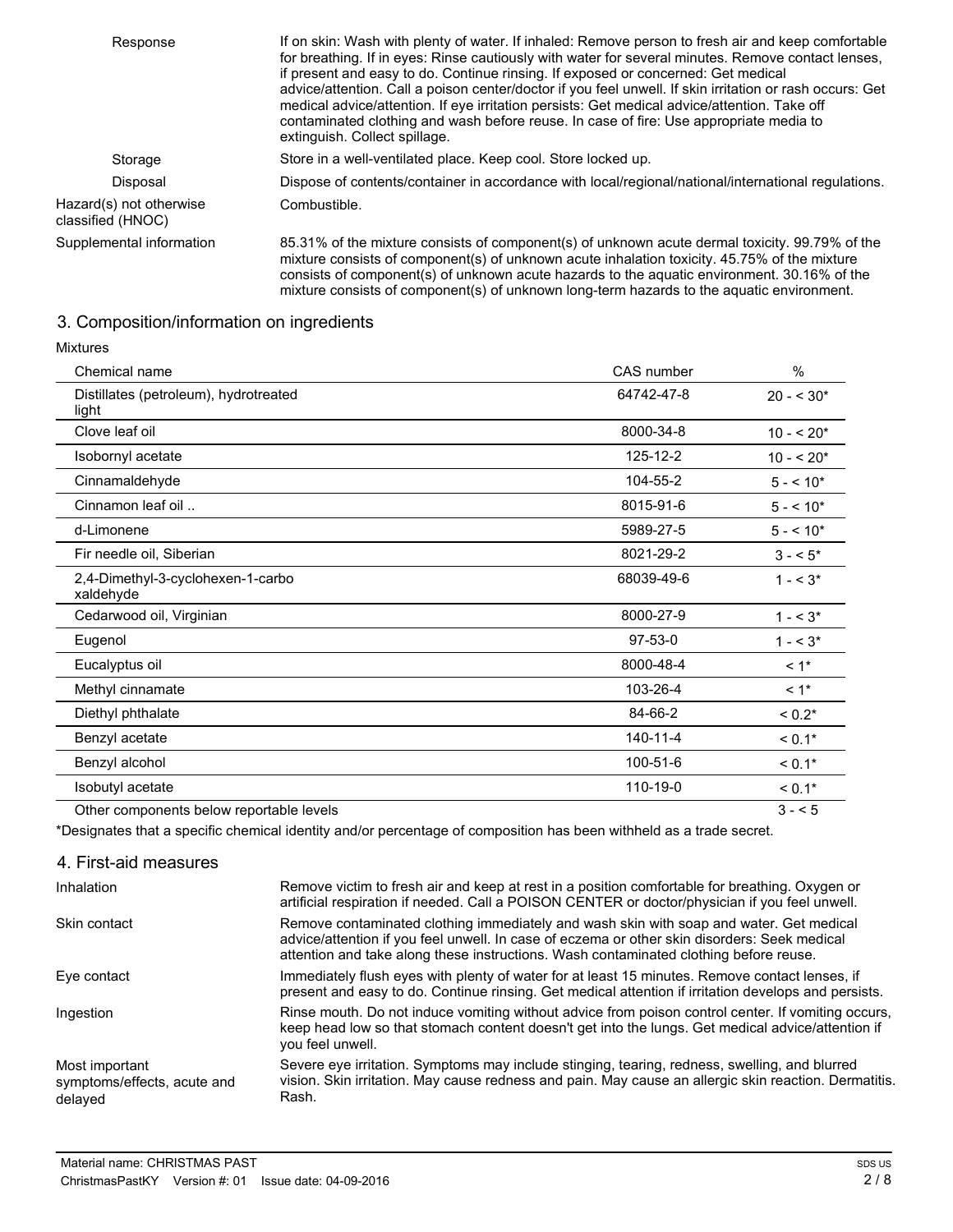Provide general supportive measures and treat symptomatically. Keep victim warm. Keep victim under observation. Symptoms may be delayed. Indication of immediate medical attention and special treatment needed IF exposed or concerned: Get medical advice/attention. If you feel unwell, seek medical advice (show the label where possible). Ensure that medical personnel are aware of the material(s) involved, and take precautions to protect themselves. Show this safety data sheet to the doctor in attendance. Wash contaminated clothing before reuse. General information 5. Fire-fighting measures Suitable extinguishing media Alcohol resistant foam. Water fog. Dry chemical powder. Dry chemicals. Carbon dioxide (CO2). Unsuitable extinguishing Do not use water jet as an extinguisher, as this will spread the fire. media The product is combustible, and heating may generate vapors which may form explosive vapor/air mixtures. During fire, gases hazardous to health may be formed. Specific hazards arising from the chemical Special protective equipment Self-contained breathing apparatus and full protective clothing must be worn in case of fire. and precautions for firefighters

In case of fire and/or explosion do not breathe fumes. Move containers from fire area if you can do so without risk. Cool containers exposed to heat with water spray and remove container, if no risk is involved. equipment/instructions

Specific methods Use standard firefighting procedures and consider the hazards of other involved materials. General fire hazards Combustible. Combustible liquid.

### 6. Accidental release measures

Fire fighting

| Personal precautions,<br>protective equipment and<br>emergency procedures | Keep unnecessary personnel away. Keep people away from and upwind of spill/leak. Eliminate all<br>ignition sources (no smoking, flares, sparks, or flames in immediate area). Wear appropriate<br>protective equipment and clothing during clean-up. Avoid inhalation of vapors and spray mists. Do<br>not touch damaged containers or spilled material unless wearing appropriate protective clothing.<br>Ensure adequate ventilation. Local authorities should be advised if significant spillages cannot be<br>contained. For personal protection, see section 8 of the SDS.                                                                                                                                                  |
|---------------------------------------------------------------------------|----------------------------------------------------------------------------------------------------------------------------------------------------------------------------------------------------------------------------------------------------------------------------------------------------------------------------------------------------------------------------------------------------------------------------------------------------------------------------------------------------------------------------------------------------------------------------------------------------------------------------------------------------------------------------------------------------------------------------------|
| Methods and materials for<br>containment and cleaning up                  | Eliminate all ignition sources (no smoking, flares, sparks, or flames in immediate area). Keep<br>combustibles (wood, paper, oil, etc.) away from spilled material.                                                                                                                                                                                                                                                                                                                                                                                                                                                                                                                                                              |
|                                                                           | Large Spills: Stop the flow of material, if this is without risk. Use water spray to reduce vapors or<br>divert vapor cloud drift. Dike the spilled material, where this is possible. Cover with plastic sheet to<br>prevent spreading. Use a non-combustible material like vermiculite, sand or earth to soak up the<br>product and place into a container for later disposal. Prevent product from entering drains.<br>Following product recovery, flush area with water.                                                                                                                                                                                                                                                      |
|                                                                           | Small Spills: Absorb with earth, sand or other non-combustible material and transfer to containers<br>for later disposal. Wipe up with absorbent material (e.g. cloth, fleece). Clean surface thoroughly to<br>remove residual contamination.                                                                                                                                                                                                                                                                                                                                                                                                                                                                                    |
|                                                                           | Never return spills to original containers for re-use. For waste disposal, see section 13 of the SDS.                                                                                                                                                                                                                                                                                                                                                                                                                                                                                                                                                                                                                            |
| Environmental precautions                                                 | Avoid release to the environment. Prevent further leakage or spillage if safe to do so. Avoid<br>discharge into drains, water courses or onto the ground. Inform appropriate managerial or<br>supervisory personnel of all environmental releases.                                                                                                                                                                                                                                                                                                                                                                                                                                                                               |
| 7. Handling and storage                                                   |                                                                                                                                                                                                                                                                                                                                                                                                                                                                                                                                                                                                                                                                                                                                  |
| Precautions for safe handling                                             | Obtain special instructions before use. Do not handle until all safety precautions have been read<br>and understood. Keep away from open flames, hot surfaces and sources of ignition. Avoid<br>inhalation of vapors and spray mists. Avoid contact with eyes, skin, and clothing. Avoid prolonged<br>or repeated contact with skin. Avoid prolonged exposure. When using, do not eat, drink or smoke.<br>Should be handled in closed systems, if possible. Use only outdoors or in a well-ventilated area.<br>Wear appropriate personal protective equipment. Wash hands thoroughly after handling. Avoid<br>release to the environment. Wash contaminated clothing before reuse. Observe good industrial<br>hygiene practices. |
| Conditions for safe storage,<br>including any incompatibilities           | Store locked up. Keep away from heat and sources of ignition. Store in a cool, dry place out of<br>direct sunlight. Store in original tightly closed container. Store in a well-ventilated place. Keep in an<br>area equipped with sprinklers. Store away from incompatible materials (see Section 10 of the<br>SDS).                                                                                                                                                                                                                                                                                                                                                                                                            |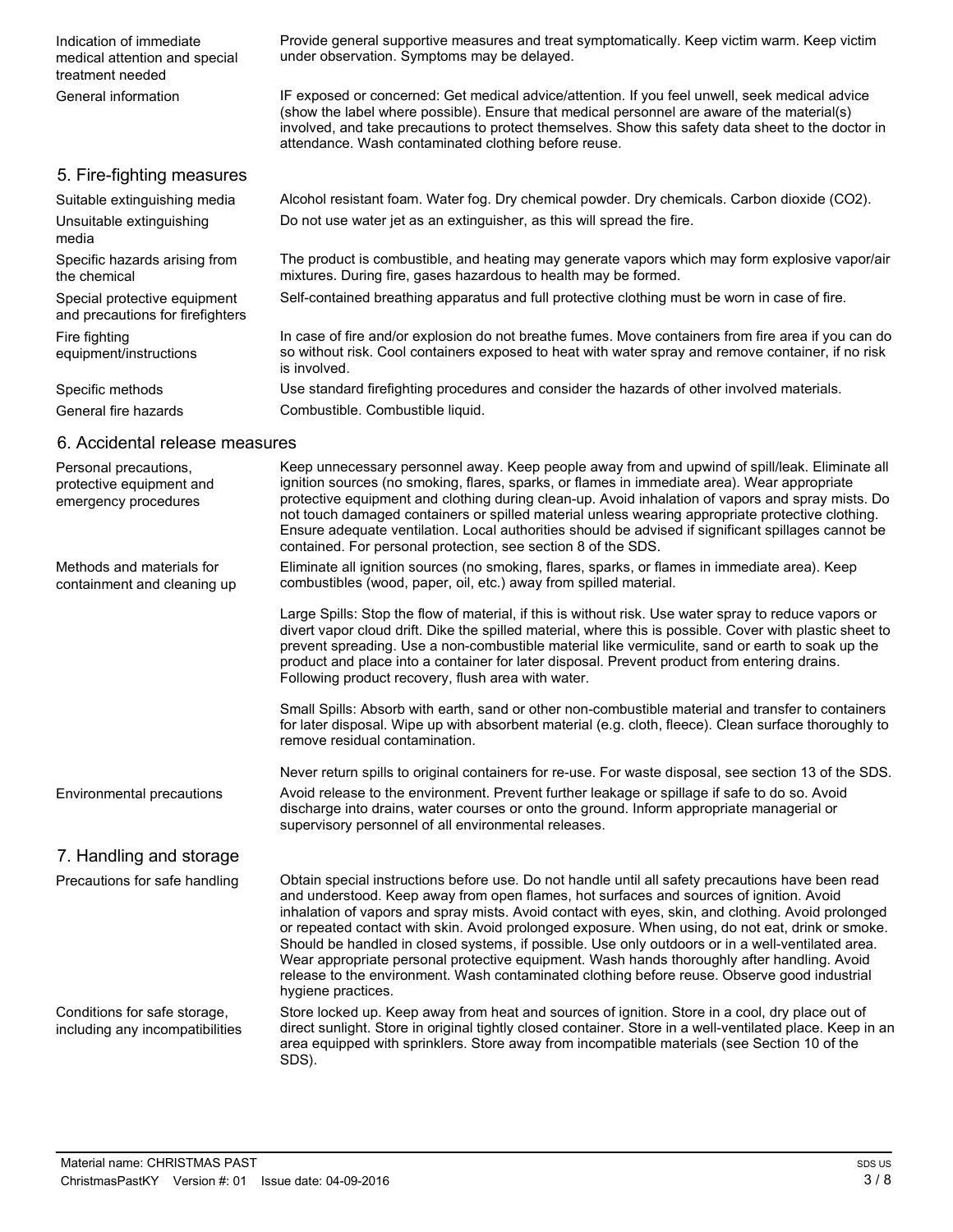# 8. Exposure controls/personal protection

## Occupational exposure limits

| Components                                  | US. OSHA Table Z-1 Limits for Air Contaminants (29 CFR 1910.1000)<br>Type | Value                                                                                                                                                                                                                                                                                                                                                                                                                                                                                            |
|---------------------------------------------|---------------------------------------------------------------------------|--------------------------------------------------------------------------------------------------------------------------------------------------------------------------------------------------------------------------------------------------------------------------------------------------------------------------------------------------------------------------------------------------------------------------------------------------------------------------------------------------|
| Isobutyl acetate (CAS                       | PEL                                                                       | 700 mg/m3                                                                                                                                                                                                                                                                                                                                                                                                                                                                                        |
| $110-19-0$                                  |                                                                           | 150 ppm                                                                                                                                                                                                                                                                                                                                                                                                                                                                                          |
| US. ACGIH Threshold Limit Values            |                                                                           |                                                                                                                                                                                                                                                                                                                                                                                                                                                                                                  |
| Components                                  | Type                                                                      | Value                                                                                                                                                                                                                                                                                                                                                                                                                                                                                            |
| Benzyl acetate (CAS<br>$140 - 11 - 4$       | <b>TWA</b>                                                                | 10 ppm                                                                                                                                                                                                                                                                                                                                                                                                                                                                                           |
| Diethyl phthalate (CAS<br>$84-66-2)$        | TWA                                                                       | 5 mg/m3                                                                                                                                                                                                                                                                                                                                                                                                                                                                                          |
| Isobutyl acetate (CAS<br>$110-19-0$         | <b>TWA</b>                                                                | 150 ppm                                                                                                                                                                                                                                                                                                                                                                                                                                                                                          |
| US. NIOSH: Pocket Guide to Chemical Hazards |                                                                           |                                                                                                                                                                                                                                                                                                                                                                                                                                                                                                  |
| Components                                  | Type                                                                      | Value                                                                                                                                                                                                                                                                                                                                                                                                                                                                                            |
| Diethyl phthalate (CAS<br>$84-66-2)$        | <b>TWA</b>                                                                | $5$ mg/m $3$                                                                                                                                                                                                                                                                                                                                                                                                                                                                                     |
| Isobutyl acetate (CAS<br>$110-19-0$         | <b>TWA</b>                                                                | 700 mg/m3                                                                                                                                                                                                                                                                                                                                                                                                                                                                                        |
|                                             |                                                                           | $150$ ppm                                                                                                                                                                                                                                                                                                                                                                                                                                                                                        |
|                                             | US. Workplace Environmental Exposure Level (WEEL) Guides                  |                                                                                                                                                                                                                                                                                                                                                                                                                                                                                                  |
| Components                                  | Type                                                                      | Value                                                                                                                                                                                                                                                                                                                                                                                                                                                                                            |
| Benzyl alcohol (CAS<br>$100-51-6$           | <b>TWA</b>                                                                | 44.2 mg/m3                                                                                                                                                                                                                                                                                                                                                                                                                                                                                       |
|                                             |                                                                           | 10 ppm                                                                                                                                                                                                                                                                                                                                                                                                                                                                                           |
| <b>Biological limit values</b>              | No biological exposure limits noted for the ingredient(s).                |                                                                                                                                                                                                                                                                                                                                                                                                                                                                                                  |
| Appropriate engineering<br>controls         |                                                                           | Good general ventilation (typically 10 air changes per hour) should be used. Ventilation rates<br>should be matched to conditions. If applicable, use process enclosures, local exhaust ventilation,<br>or other engineering controls to maintain airborne levels below recommended exposure limits. If<br>exposure limits have not been established, maintain airborne levels to an acceptable level. Eye<br>wash facilities and emergency shower must be available when handling this product. |
|                                             | Individual protection measures, such as personal protective equipment     |                                                                                                                                                                                                                                                                                                                                                                                                                                                                                                  |
| Eye/face protection                         | Chemical respirator with organic vapor cartridge and full facepiece.      |                                                                                                                                                                                                                                                                                                                                                                                                                                                                                                  |
| Skin protection                             |                                                                           |                                                                                                                                                                                                                                                                                                                                                                                                                                                                                                  |
| Hand protection                             | supplier.                                                                 | Wear appropriate chemical resistant gloves. Suitable gloves can be recommended by the glove                                                                                                                                                                                                                                                                                                                                                                                                      |
| Other                                       |                                                                           | Wear appropriate chemical resistant clothing. Use of an impervious apron is recommended.                                                                                                                                                                                                                                                                                                                                                                                                         |
| Respiratory protection                      | Chemical respirator with organic vapor cartridge and full facepiece.      |                                                                                                                                                                                                                                                                                                                                                                                                                                                                                                  |
| Thermal hazards                             | Wear appropriate thermal protective clothing, when necessary.             |                                                                                                                                                                                                                                                                                                                                                                                                                                                                                                  |
| General hygiene<br>considerations           | be allowed out of the workplace.                                          | When using do not smoke. Always observe good personal hygiene measures, such as washing<br>after handling the material and before eating, drinking, and/or smoking. Routinely wash work<br>clothing and protective equipment to remove contaminants. Contaminated work clothing should not                                                                                                                                                                                                       |

# 9. Physical and chemical properties

| Appearance                   | Pale to Light Yellow            |
|------------------------------|---------------------------------|
| Physical state               | Liquid.                         |
| Form                         | Liguid.                         |
| Color                        | Not available.                  |
| Odor                         | Characteristic of name          |
| Odor threshold               | Not available.                  |
| рH                           | Not available.                  |
| Melting point/freezing point | -52.94 °F (-47.19 °C) estimated |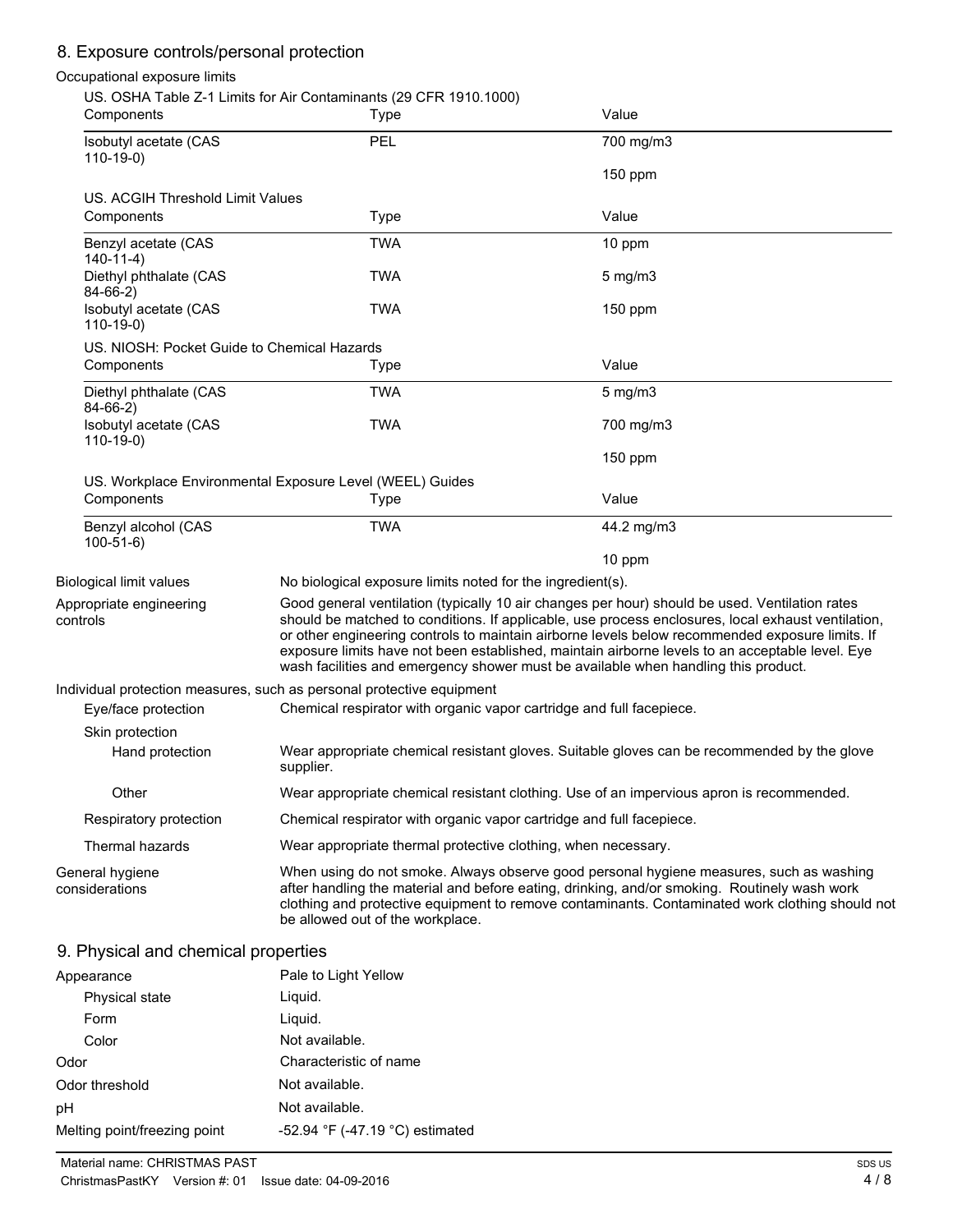| Initial boiling point and boiling<br>range   | 424.48 °F (218.04 °C) estimated |
|----------------------------------------------|---------------------------------|
| Flash point                                  | 158.0 °F (70.0 °C)              |
| Evaporation rate                             | Not available.                  |
| Flammability (solid, gas)                    | Not applicable.                 |
| Upper/lower flammability or explosive limits |                                 |
| Flammability limit - lower<br>(%)            | Not available.                  |
| Flammability limit - upper<br>(%)            | Not available.                  |
| Explosive limit - lower (%)                  | Not available.                  |
| Explosive limit - upper (%)                  | Not available.                  |
| Vapor pressure                               | 0.577 hPa estimated             |
| Vapor density                                | Not available.                  |
| Relative density                             | Not available.                  |
| Solubility(ies)                              |                                 |
| Solubility (water)                           | <b>NO</b>                       |
| Partition coefficient<br>(n-octanol/water)   | Not available.                  |
| Auto-ignition temperature                    | Not available.                  |
| Decomposition temperature                    | Not available.                  |
| Viscosity                                    | Not available.                  |
| Other information                            |                                 |
| Density                                      | 8.00 lbs/gal estimated          |
| <b>Explosive properties</b>                  | Not explosive.                  |
| Oxidizing properties                         | Not oxidizing.                  |
| Refractive index                             | 1.4794 - 1.4844                 |
| Specific gravity                             | $0.893 - 0.933$                 |

# 10. Stability and reactivity

| Reactivity                            | The product is stable and non-reactive under normal conditions of use, storage and transport.                                                     |
|---------------------------------------|---------------------------------------------------------------------------------------------------------------------------------------------------|
| Chemical stability                    | Material is stable under normal conditions.                                                                                                       |
| Possibility of hazardous<br>reactions | No dangerous reaction known under conditions of normal use.                                                                                       |
| Conditions to avoid                   | Avoid heat, sparks, open flames and other ignition sources. Avoid temperatures exceeding the<br>flash point. Contact with incompatible materials. |
| Incompatible materials                | Strong oxidizing agents.                                                                                                                          |
| Hazardous decomposition<br>products   | No hazardous decomposition products are known.                                                                                                    |

# 11. Toxicological information

## Information on likely routes of exposure

| Harmful if inhaled.                                                                                                                                                                                             |
|-----------------------------------------------------------------------------------------------------------------------------------------------------------------------------------------------------------------|
| Harmful in contact with skin. Causes skin irritation. May cause an allergic skin reaction.                                                                                                                      |
| Causes serious eye irritation.                                                                                                                                                                                  |
| Expected to be a low ingestion hazard.                                                                                                                                                                          |
| Severe eye irritation. Symptoms may include stinging, tearing, redness, swelling, and blurred<br>vision. Skin irritation. May cause redness and pain. May cause an allergic skin reaction.<br>Dermatitis, Rash. |
|                                                                                                                                                                                                                 |
| Harmful if inhaled. Harmful in contact with skin. May cause an allergic skin reaction.                                                                                                                          |
| Causes skin irritation.                                                                                                                                                                                         |
|                                                                                                                                                                                                                 |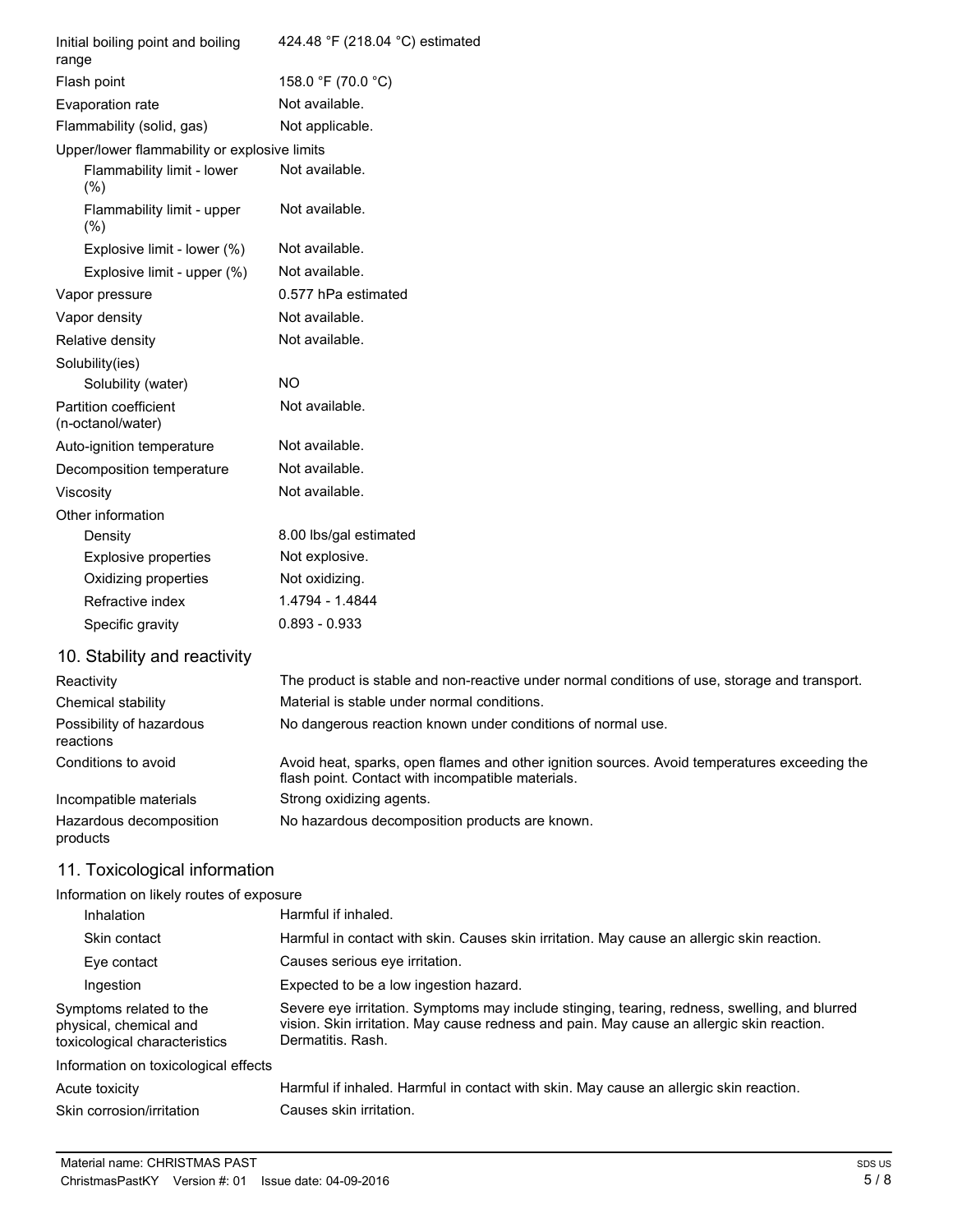| Serious eye damage/eye<br>irritation                                                                                                                   |                           | Causes serious eye irritation.                                                                                                                                    |                                                                              |                                                                                                                                                                                                                                                                                             |
|--------------------------------------------------------------------------------------------------------------------------------------------------------|---------------------------|-------------------------------------------------------------------------------------------------------------------------------------------------------------------|------------------------------------------------------------------------------|---------------------------------------------------------------------------------------------------------------------------------------------------------------------------------------------------------------------------------------------------------------------------------------------|
| Respiratory or skin sensitization                                                                                                                      |                           |                                                                                                                                                                   |                                                                              |                                                                                                                                                                                                                                                                                             |
| Respiratory sensitization                                                                                                                              |                           | Not a respiratory sensitizer.                                                                                                                                     |                                                                              |                                                                                                                                                                                                                                                                                             |
| Skin sensitization                                                                                                                                     |                           | May cause an allergic skin reaction.                                                                                                                              |                                                                              |                                                                                                                                                                                                                                                                                             |
| Germ cell mutagenicity                                                                                                                                 |                           | Suspected of causing genetic defects.                                                                                                                             |                                                                              |                                                                                                                                                                                                                                                                                             |
| Carcinogenicity                                                                                                                                        | May cause cancer.         |                                                                                                                                                                   |                                                                              |                                                                                                                                                                                                                                                                                             |
| IARC Monographs. Overall Evaluation of Carcinogenicity                                                                                                 |                           |                                                                                                                                                                   |                                                                              |                                                                                                                                                                                                                                                                                             |
| Benzyl acetate (CAS 140-11-4)<br>d-Limonene (CAS 5989-27-5)<br>Eugenol (CAS 97-53-0)<br>OSHA Specifically Regulated Substances (29 CFR 1910.1001-1050) |                           | 3 Not classifiable as to carcinogenicity to humans.<br>3 Not classifiable as to carcinogenicity to humans.<br>3 Not classifiable as to carcinogenicity to humans. |                                                                              |                                                                                                                                                                                                                                                                                             |
| Not listed.                                                                                                                                            |                           |                                                                                                                                                                   |                                                                              |                                                                                                                                                                                                                                                                                             |
| Reproductive toxicity                                                                                                                                  |                           |                                                                                                                                                                   | This product is not expected to cause reproductive or developmental effects. |                                                                                                                                                                                                                                                                                             |
| Specific target organ toxicity -<br>single exposure                                                                                                    | Not classified.           |                                                                                                                                                                   |                                                                              |                                                                                                                                                                                                                                                                                             |
| Specific target organ toxicity -<br>repeated exposure                                                                                                  | Not classified.           |                                                                                                                                                                   |                                                                              |                                                                                                                                                                                                                                                                                             |
| Aspiration hazard                                                                                                                                      | Not an aspiration hazard. |                                                                                                                                                                   |                                                                              |                                                                                                                                                                                                                                                                                             |
| Chronic effects                                                                                                                                        |                           | Prolonged inhalation may be harmful.                                                                                                                              |                                                                              |                                                                                                                                                                                                                                                                                             |
| 12. Ecological information                                                                                                                             |                           |                                                                                                                                                                   |                                                                              |                                                                                                                                                                                                                                                                                             |
| Ecotoxicity                                                                                                                                            |                           | Toxic to aquatic life with long lasting effects.                                                                                                                  |                                                                              |                                                                                                                                                                                                                                                                                             |
| Components<br>2,4-Dimethyl-3-cyclohexen-1-carboxaldehyde (CAS 68039-49-6)                                                                              |                           | <b>Species</b>                                                                                                                                                    |                                                                              | <b>Test Results</b>                                                                                                                                                                                                                                                                         |
| Diethyl phthalate (CAS 84-66-2)                                                                                                                        |                           |                                                                                                                                                                   |                                                                              |                                                                                                                                                                                                                                                                                             |
| Aquatic                                                                                                                                                |                           |                                                                                                                                                                   |                                                                              |                                                                                                                                                                                                                                                                                             |
| Crustacea                                                                                                                                              | <b>EC50</b>               | Water flea (Daphnia magna)                                                                                                                                        |                                                                              | 86 mg/l, 48 hours                                                                                                                                                                                                                                                                           |
| Fish                                                                                                                                                   | <b>LC50</b>               | Rainbow trout, donaldson trout<br>(Oncorhynchus mykiss)                                                                                                           |                                                                              | 12 mg/l, 96 hours                                                                                                                                                                                                                                                                           |
| * Estimates for product may be based on additional component data not shown.                                                                           |                           |                                                                                                                                                                   |                                                                              |                                                                                                                                                                                                                                                                                             |
| Persistence and degradability                                                                                                                          |                           |                                                                                                                                                                   | No data is available on the degradability of this product.                   |                                                                                                                                                                                                                                                                                             |
| Bioaccumulative potential                                                                                                                              |                           |                                                                                                                                                                   |                                                                              |                                                                                                                                                                                                                                                                                             |
| Partition coefficient n-octanol / water (log Kow)                                                                                                      |                           |                                                                                                                                                                   |                                                                              |                                                                                                                                                                                                                                                                                             |
| Benzyl acetate                                                                                                                                         |                           |                                                                                                                                                                   | 1.96                                                                         |                                                                                                                                                                                                                                                                                             |
| Benzyl alcohol<br>Diethyl phthalate                                                                                                                    |                           |                                                                                                                                                                   | 1.1<br>2.47                                                                  |                                                                                                                                                                                                                                                                                             |
| d-Limonene                                                                                                                                             |                           |                                                                                                                                                                   | 4.232                                                                        |                                                                                                                                                                                                                                                                                             |
| Eugenol                                                                                                                                                |                           |                                                                                                                                                                   | 2.27                                                                         |                                                                                                                                                                                                                                                                                             |
| Isobutyl acetate                                                                                                                                       | No data available.        |                                                                                                                                                                   | 1.78                                                                         |                                                                                                                                                                                                                                                                                             |
| Mobility in soil                                                                                                                                       |                           |                                                                                                                                                                   |                                                                              |                                                                                                                                                                                                                                                                                             |
| Other adverse effects                                                                                                                                  |                           |                                                                                                                                                                   |                                                                              | No other adverse environmental effects (e.g. ozone depletion, photochemical ozone creation<br>potential, endocrine disruption, global warming potential) are expected from this component.                                                                                                  |
| 13. Disposal considerations                                                                                                                            |                           |                                                                                                                                                                   |                                                                              |                                                                                                                                                                                                                                                                                             |
| Disposal instructions                                                                                                                                  |                           | local/regional/national/international regulations.                                                                                                                |                                                                              | Collect and reclaim or dispose in sealed containers at licensed waste disposal site. Do not allow<br>this material to drain into sewers/water supplies. Do not contaminate ponds, waterways or ditches<br>with chemical or used container. Dispose of contents/container in accordance with |
| Local disposal regulations                                                                                                                             |                           |                                                                                                                                                                   | Dispose in accordance with all applicable regulations.                       |                                                                                                                                                                                                                                                                                             |
| Hazardous waste code                                                                                                                                   | disposal company.         |                                                                                                                                                                   |                                                                              | The waste code should be assigned in discussion between the user, the producer and the waste                                                                                                                                                                                                |
| Waste from residues / unused<br>products                                                                                                               | Disposal instructions).   |                                                                                                                                                                   |                                                                              | Dispose of in accordance with local regulations. Empty containers or liners may retain some<br>product residues. This material and its container must be disposed of in a safe manner (see:                                                                                                 |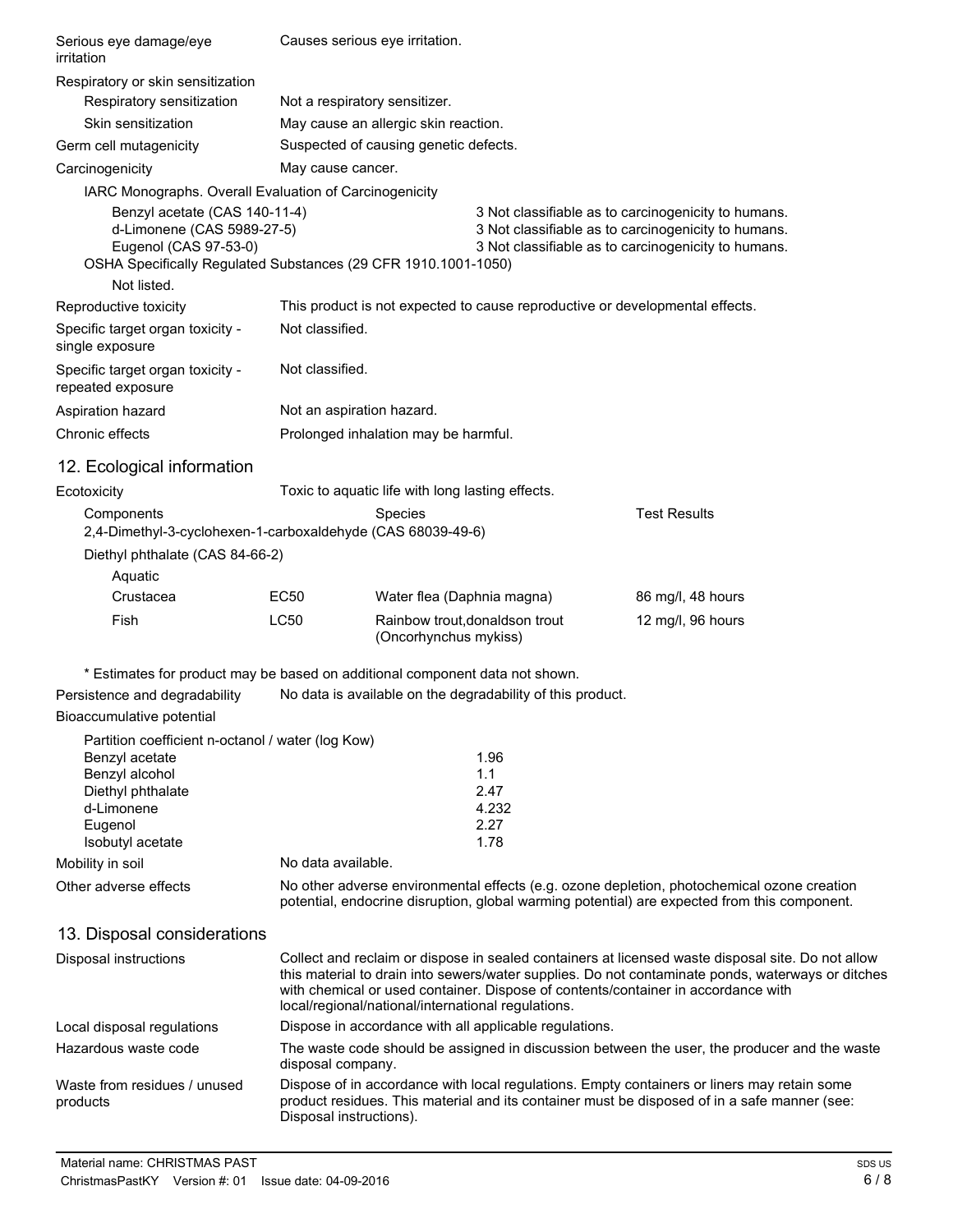Since emptied containers may retain product residue, follow label warnings even after container is emptied. Empty containers should be taken to an approved waste handling site for recycling or disposal.

### 14. Transport information

### DOT

Not regulated as dangerous goods.

### IATA

Not regulated as dangerous goods.

### IMDG

Not regulated as dangerous goods.

Transport in bulk according to Not established. Annex II of MARPOL 73/78 and the IBC Code

### 15. Regulatory information

| US federal regulations                                                           | Standard, 29 CFR 1910.1200.                    | This product is a "Hazardous Chemical" as defined by the OSHA Hazard Communication                                     |        |
|----------------------------------------------------------------------------------|------------------------------------------------|------------------------------------------------------------------------------------------------------------------------|--------|
| TSCA Section 12(b) Export Notification (40 CFR 707, Subpt. D)                    |                                                |                                                                                                                        |        |
| Not regulated.                                                                   |                                                |                                                                                                                        |        |
| CERCLA Hazardous Substance List (40 CFR 302.4)                                   |                                                |                                                                                                                        |        |
| Diethyl phthalate (CAS 84-66-2)                                                  |                                                | Listed.                                                                                                                |        |
| Isobutyl acetate (CAS 110-19-0)                                                  |                                                | Listed.                                                                                                                |        |
| SARA 304 Emergency release notification                                          |                                                |                                                                                                                        |        |
| Not regulated.<br>OSHA Specifically Regulated Substances (29 CFR 1910.1001-1050) |                                                |                                                                                                                        |        |
| Not listed.                                                                      |                                                |                                                                                                                        |        |
| Superfund Amendments and Reauthorization Act of 1986 (SARA)                      |                                                |                                                                                                                        |        |
| Hazard categories                                                                | Immediate Hazard - Yes                         |                                                                                                                        |        |
|                                                                                  | Delayed Hazard - Yes                           |                                                                                                                        |        |
|                                                                                  | Fire Hazard - Yes                              |                                                                                                                        |        |
|                                                                                  | Pressure Hazard - No<br>Reactivity Hazard - No |                                                                                                                        |        |
| SARA 302 Extremely hazardous substance                                           |                                                |                                                                                                                        |        |
| Not listed.                                                                      |                                                |                                                                                                                        |        |
| SARA 311/312 Hazardous<br>chemical                                               | No.                                            |                                                                                                                        |        |
| SARA 313 (TRI reporting)<br>Not regulated.                                       |                                                |                                                                                                                        |        |
| Other federal regulations                                                        |                                                |                                                                                                                        |        |
| Clean Air Act (CAA) Section 112 Hazardous Air Pollutants (HAPs) List             |                                                |                                                                                                                        |        |
| Not regulated.                                                                   |                                                |                                                                                                                        |        |
| Clean Air Act (CAA) Section 112(r) Accidental Release Prevention (40 CFR 68.130) |                                                |                                                                                                                        |        |
| Not regulated.                                                                   |                                                |                                                                                                                        |        |
| Safe Drinking Water Act<br>(SDWA)                                                | Not regulated.                                 |                                                                                                                        |        |
| US state regulations                                                             |                                                |                                                                                                                        |        |
| Not listed.                                                                      |                                                | US. California Controlled Substances. CA Department of Justice (California Health and Safety Code Section 11100)       |        |
| (a)                                                                              |                                                | US. California. Candidate Chemicals List. Safer Consumer Products Regulations (Cal. Code Regs, tit. 22, 69502.3, subd. |        |
| Diethyl phthalate (CAS 84-66-2)<br>US. Massachusetts RTK - Substance List        |                                                |                                                                                                                        |        |
| Benzyl alcohol (CAS 100-51-6)                                                    |                                                |                                                                                                                        |        |
| Diethyl phthalate (CAS 84-66-2)                                                  |                                                |                                                                                                                        |        |
| Isobutyl acetate (CAS 110-19-0)                                                  |                                                |                                                                                                                        |        |
| US. New Jersey Worker and Community Right-to-Know Act                            |                                                |                                                                                                                        |        |
| Benzyl acetate (CAS 140-11-4)                                                    |                                                |                                                                                                                        |        |
| Material name: CHRISTMAS PAST                                                    |                                                |                                                                                                                        | SDS US |